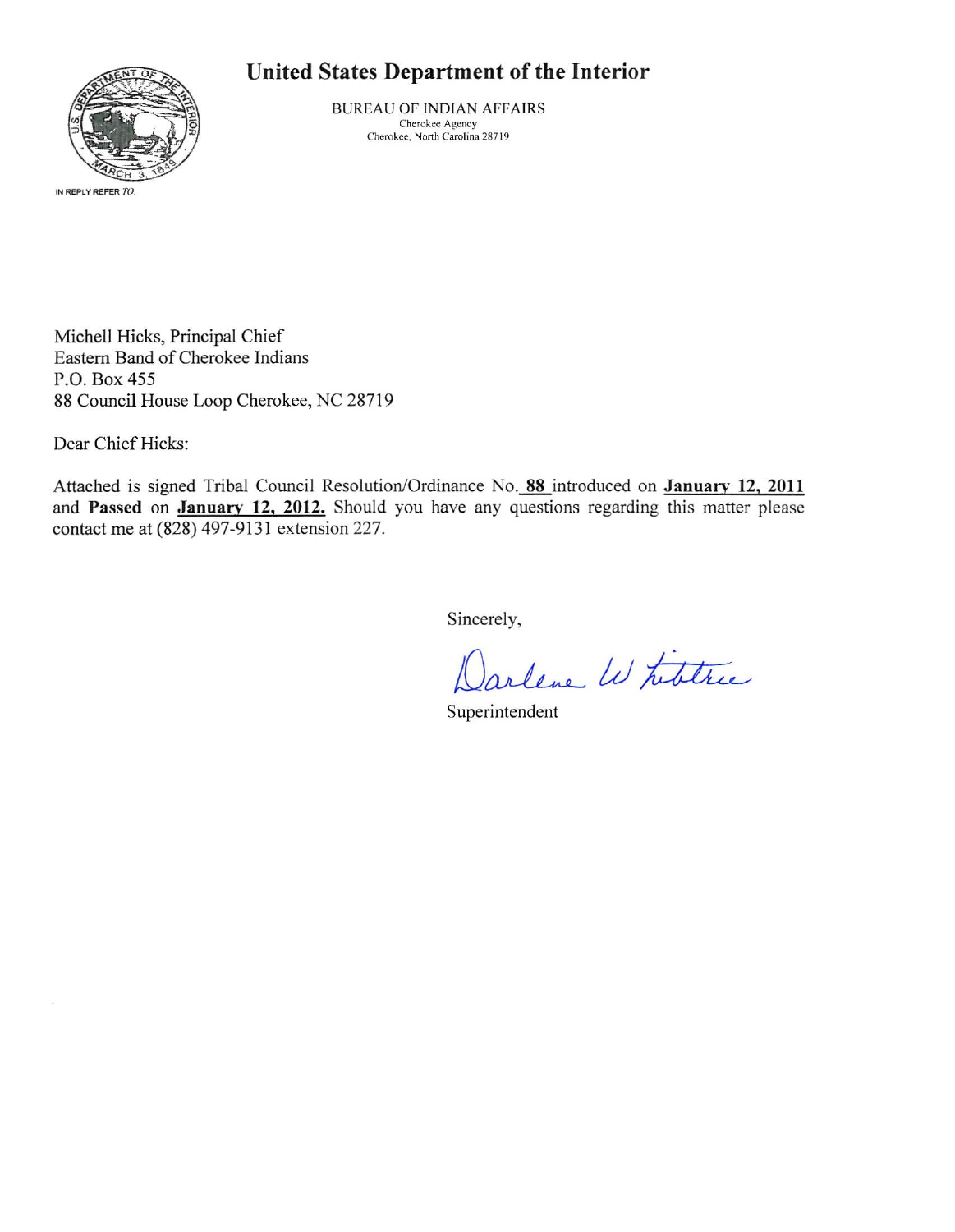## PASSED Cherokee Council House

Cherokee, Qualla Boundary (NC)

Date: JAN 12 2012

## RESOLUTION NO.  $88$  (2012)

- WHEREAS, the Eastern Band of Cherokee Indians (Eastern Band or Tribe) has the sovereign authority to exclude persons from lands of the Eastern Band in order to protect the integrity, law and order of those lands and the welfare of the members of the Tribe; and
- WHEREAS, the Tribal Council has codified its authority to exclude persons from the lands of the Eastern Band at Chapter 2 of the Cherokee Code; and
- WHEREAS, JON BLANTON LEGERE, DOB: 05/2711976, SSN#: 221-72-2572, is not a member of the Eastern Band of Cherokee Indians and is currently entering or residing on Tribal lands; and
- WHEREAS, JON BLANTON LEGERE threatens law and order on Tribal lands and the welfare of enrolled members by engaging in certain conduct, examples of which are attached to this Resolution as exhibit A; and
- WHEREAS, JON BLANTON LEGERE'S actions have resulted in the reasonable belief that he poses a threat to the law, order, and integrity of the Tribe and to its enrolled members ifhe is allowed to enter or remain on lands owned by or held in trust for the Eastern Band of Cherokee Indians.
- NOW THEREFORE, BE IT RESOLVED by the Tribal Council, in Council assembled, with a quorum present and with the number of votes required by Tribal law with good cause shown, that JON BLANTON LEGERE's ten day notice be waived and he be immediately, permanently excluded from Eastern Band Tribal lands; and
- THEREFORE, BE IT FURTHER RESOLVED, that JON BLANTON LEGERE is hereby notified and ordered to VACATE ALL TRIBAL LANDS and to remove himself and his personal property from Tribal lands within 48 hours from the date this resolution is ratified. Any personal property remaining on Tribal lands after that period shall become the property of the Tribe. This exclusion prohibits JON BLANTON LEGERE from entering or being present on Tribal lands for any purpose EXCEPT AS REQUIRED BY A SUBPOENA issued by the Cherokee Tribal Court, Cherokee Tribal Council or an officer of the Tribe with authority to issue subpoenas.
- BE IT FURTHER RESOLVED that if JON BLANTON LEGERE is found on Tribal lands at any time after being excluded, he shall be in violation of Tribal law and of a lawful order of Tribal Council resulting in law enforcement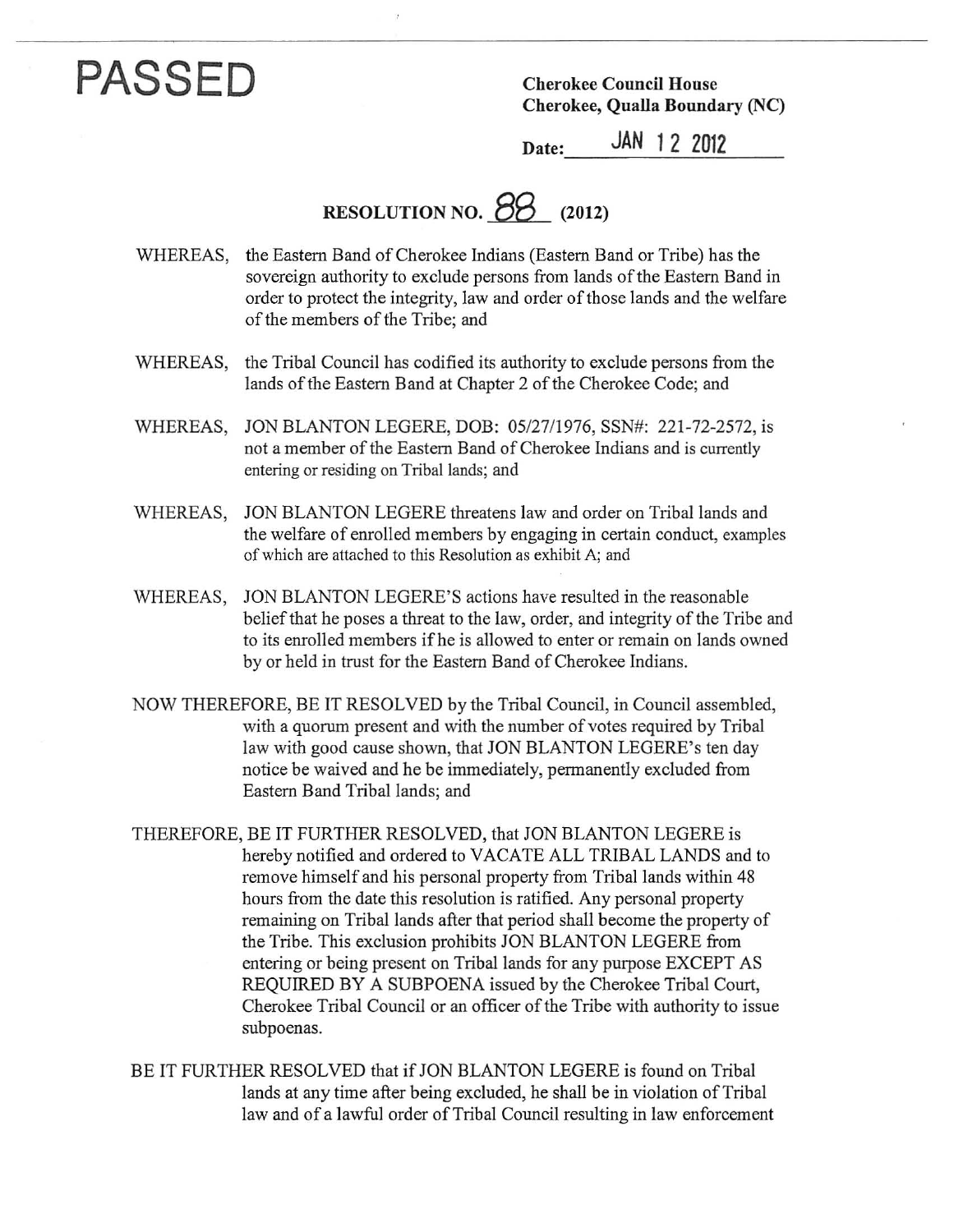personnel's ability to arrest him and take other appropriate legal action against him.

BE IT FINALLY RESOLVED that this resolution shall be effective upon ratification by the Principal Chief.

*Submitted by: Jason Smith, Tribal Prosecutor*